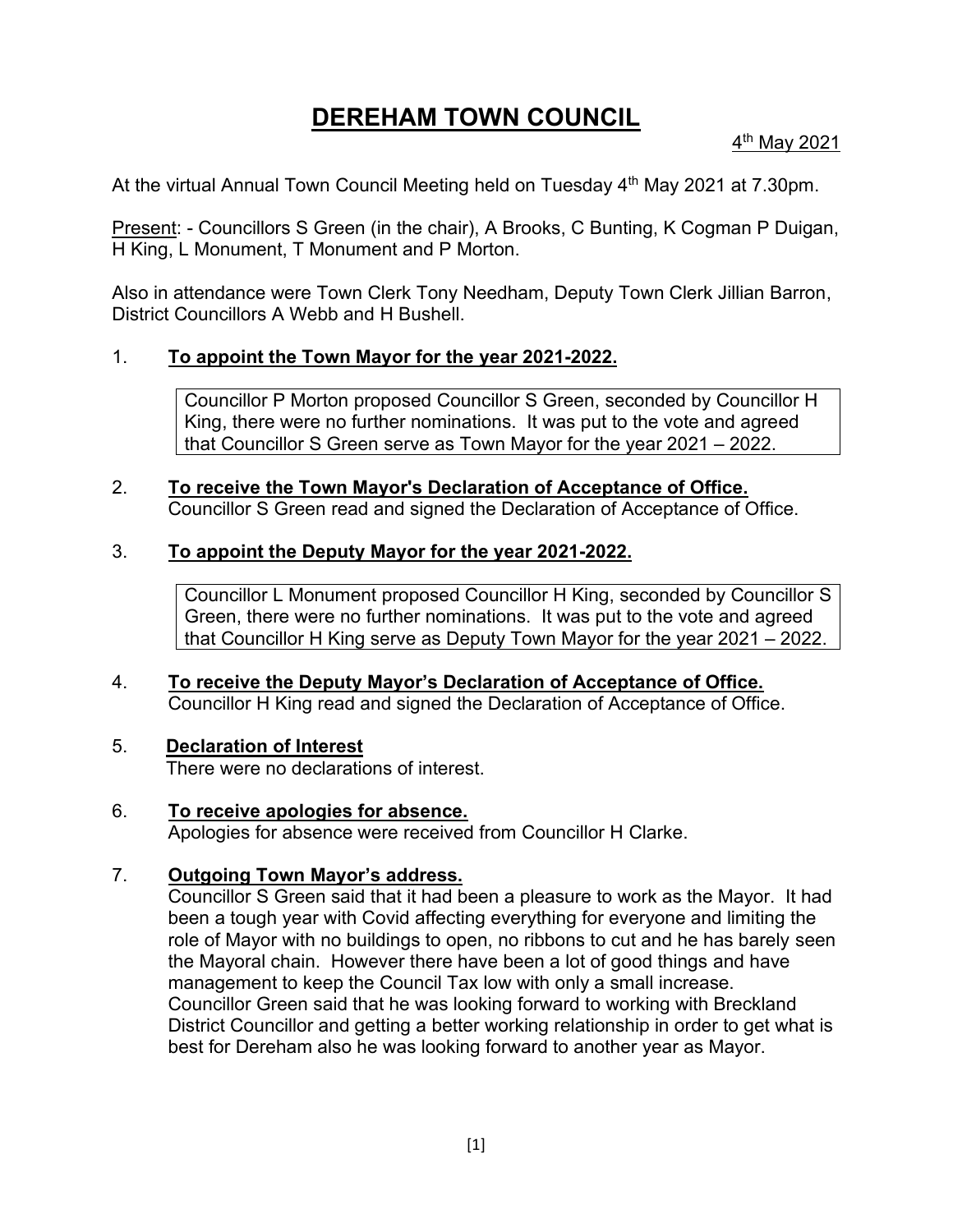# 8. **To receive tributes to outgoing Mayor.**

Councillor P Duigan said that he was very pleased that Councillor S Green would continue as Major. He said it had been a tough year and that he was very impressed with the way that Councillor Green had carried himself with all the difficulties and he now deserves the nice bits that go with being a Mayor.

Councillor T Monument said to the outgoing Mayor I say don't go.

Councillor P Morton thanked Councillor S Green for what had been a tough year with a number of issues for the youngest Mayor. He hopes that Councillor Green has an easier and more pleasurable year.

Councillor L Monument said that it has been said that you have not done anything meaning Civic events, the only ones you have attended have been laying wreaths or standing to attention none of the food, so you will probably have a history in our records as the only Mayor who hasn't gained weight but the coming year may have an effect on your waistline. We hope this is the case as some of these functions may include us, any chance of a bowls match for instance. May I wish you good luck.

# 9. **To receive announcements.**

There were no announcements

## 10. **To agree membership of Committees.**

It was agreed that the committee members remain the same and that Councillor K Cogman be on Committee Cycle A and the Personnel Committee.

## **Committees**

#### **Plans**

*Responsible for considering and commenting on all building plans submitted for comment by Breckland Council All Councillors*

## **Committee Cycle A**:

Heritage & Open Spaces *Responsible for; Open Spaces, Bishop Bonner's Cottage, Windmill, Street Furniture, Town Sign, Explosive Store, Closed Churchyard Councillors; A Brooks, K Cogman, C Bunting, P Duigan, L Monument and P Morton.*

#### Recreation

*Responsible for; allotments, transfer of Play Areas, grass cutting & ground maintenance Councillors; A Brooks, K Cogman, C Bunting, P Duigan, L Monument and P* 

*Morton.*

## **Committee Cycle B**: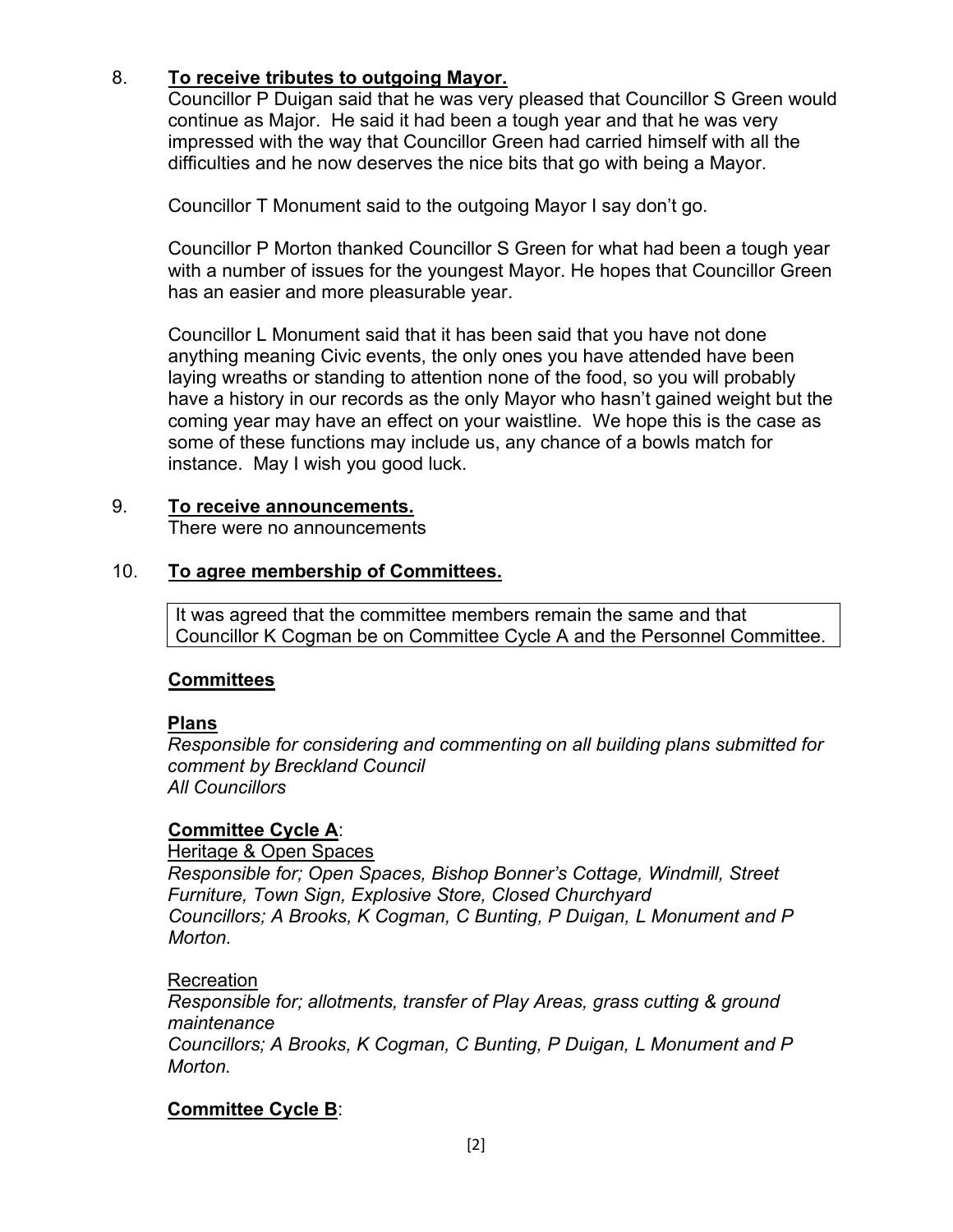#### Markets & Buildings

*Responsible for; Assembly Rooms (inc office furniture) Memorial Hall, Fleece Meadow, Markets. Councillors; H Clarke, S Green, H King and T Monument.*

### Social & Welfare

*Responsible for; War Memorial, Dereham Community Car Scheme, Twinning, Cemetery (inc Lodge, Chapel, trees, paths & roads), Barwell Court toilets, Christmas Tree and Christmas lights. Councillors; H Clarke, S Green, H King and T Monument.*

## **Other Committees/Working Parties**

Finance & Governance *Responsible for; Grants, Audits, Accounts, Budgets Councillors; H Clarke, P Duigan, T Monument and P Morton.*

Personnel Committee *Responsible for; Wage Reviews, Appraisals, Interviewing for staff Councillors; K Cogman, S Green, H King and L Monument.*

The Mayor and Deputy Mayor are ex-officio members of all Committees (subject to Standing Order 49).

## 11. **To confirm representatives for outside bodies (normally appointed for 4 years) and to receive a brief report.**

It was agreed that representatives for outside bodies remain the same.

## 12. **To fix the dates and times of Council, Plans and Committee meetings**  The dates and times of Council, Plans and Committee meetings were agreed up to the Markets & Buildings and Social & Welfare Committee meetings on 26<sup>th</sup> July 2022, subject to the Finance meeting on the 31<sup>st</sup> May 2022 being changed to the  $7<sup>th</sup>$  June 2022.

#### 13. **To make arrangements for Civic Sunday and Bowls Match.** Details of Civic Sunday and the annual Bowls Match would be confirmed at a later date.

#### *The meeting was adjourned*

District Councillor A Webb congratulated Councillor S Green and H King on being Mayor and Deputy Mayor respectively, saying it was well deserved.

Councillor Webb gave a brief update on Safari Way saying that there was not a definitive as yet but a decision will be made by the end of the month.

*The meeting resumed*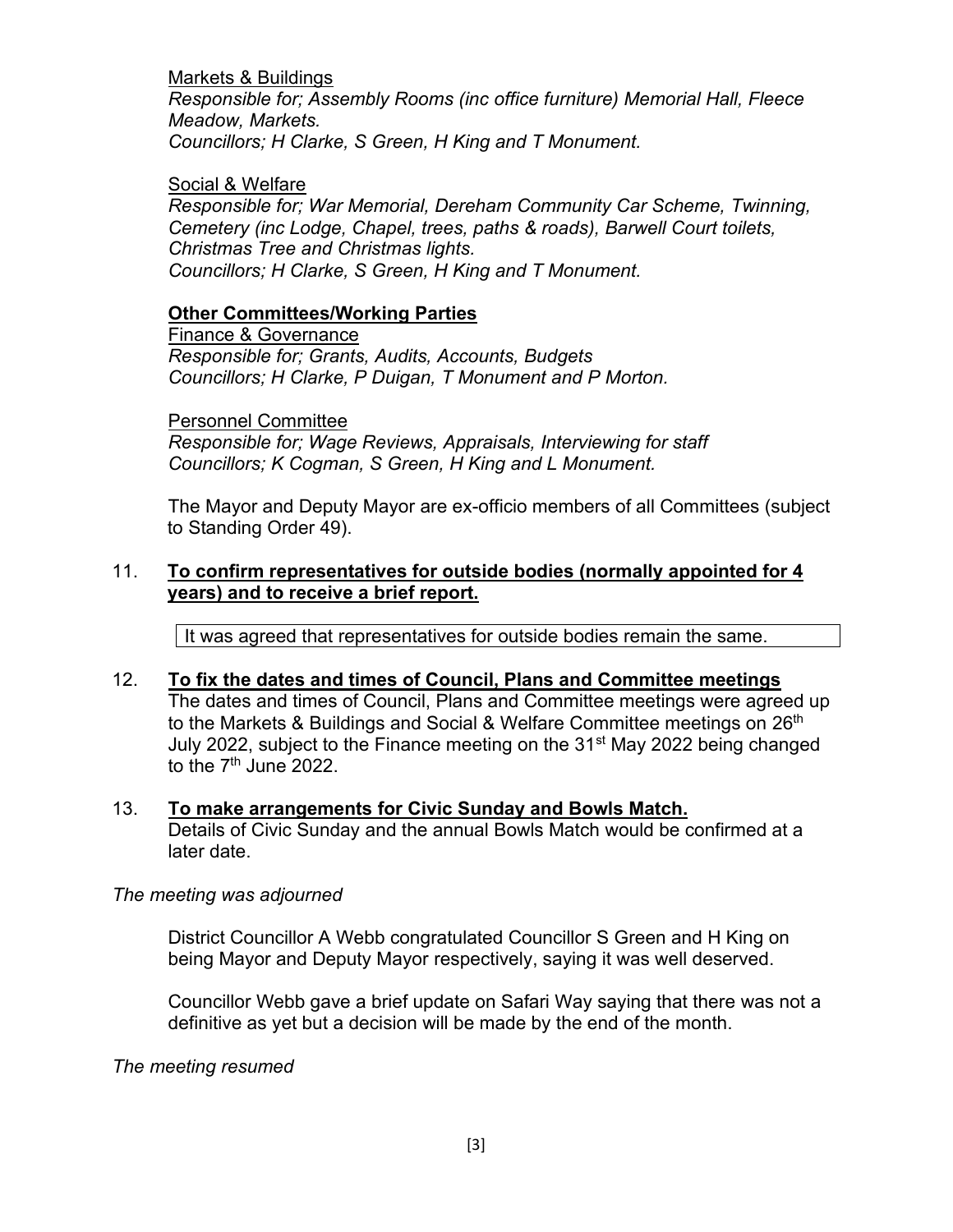14. To receive, confirm as correct and sign the minutes of the virtual **Full Council** meeting held on **Tuesday 13th April 2021.**

Proposed by Councillor S Green, seconded by Councillor P Duigan, the minutes of the virtual Full Council meeting Tuesday 13<sup>th</sup> April 2021 were approved.

## 15. **Virtual Social & Welfare Committee meeting**

(a) To receive, confirm as correct and sign the minutes of the meeting held on **Tuesday 27th April 2021.**

Proposed by Councillor H King, seconded by Councillor S Green, the minutes of the virtual **Social & Welfare Committee meeting** Tuesday 27th April 2021 were agreed and signed.

(b) To receive a report from the Chairman, discuss any matters arising therefrom and vote on recommendations.

The following recommendations were agreed and approved by the Council:

## **To consider the flying of flags.**

The Town Clerk look into the feasibility of having a flag pole on the newer part of the Assembly Rooms when a Union Flag could be flown on a daily basis, leaving the two flag poles by the War Memorial for flags to be flown on special occasions.

The Town Council purchase a Norfolk Flag and add Norfolk Day to the list of flag flying days.

## **To consider refurbishment of Cemetery Lodge.**

The Town Clerk seek advice from letting agents as to whether the location would deter families and therefore reduce the potential for letting a 3 bedroom property.

# 16. **To receive and adopt the list of accounts paid, the Financial Statement and list of accounts to be paid.**

Proposed by Councillor S Green, seconded by Councillor L Monument, the list of accounts paid, the Financial Statement and list of accounts to be paid were agreed and signed.

## 17. **To consider refurbishment of Cemetery Lodge.**

The Town Clerk had sought advice from the letting agent who advised that the location in the Cemetery will affect some applicant's decisions, however the property will still attract interest from families if it was a 3 bedroom.